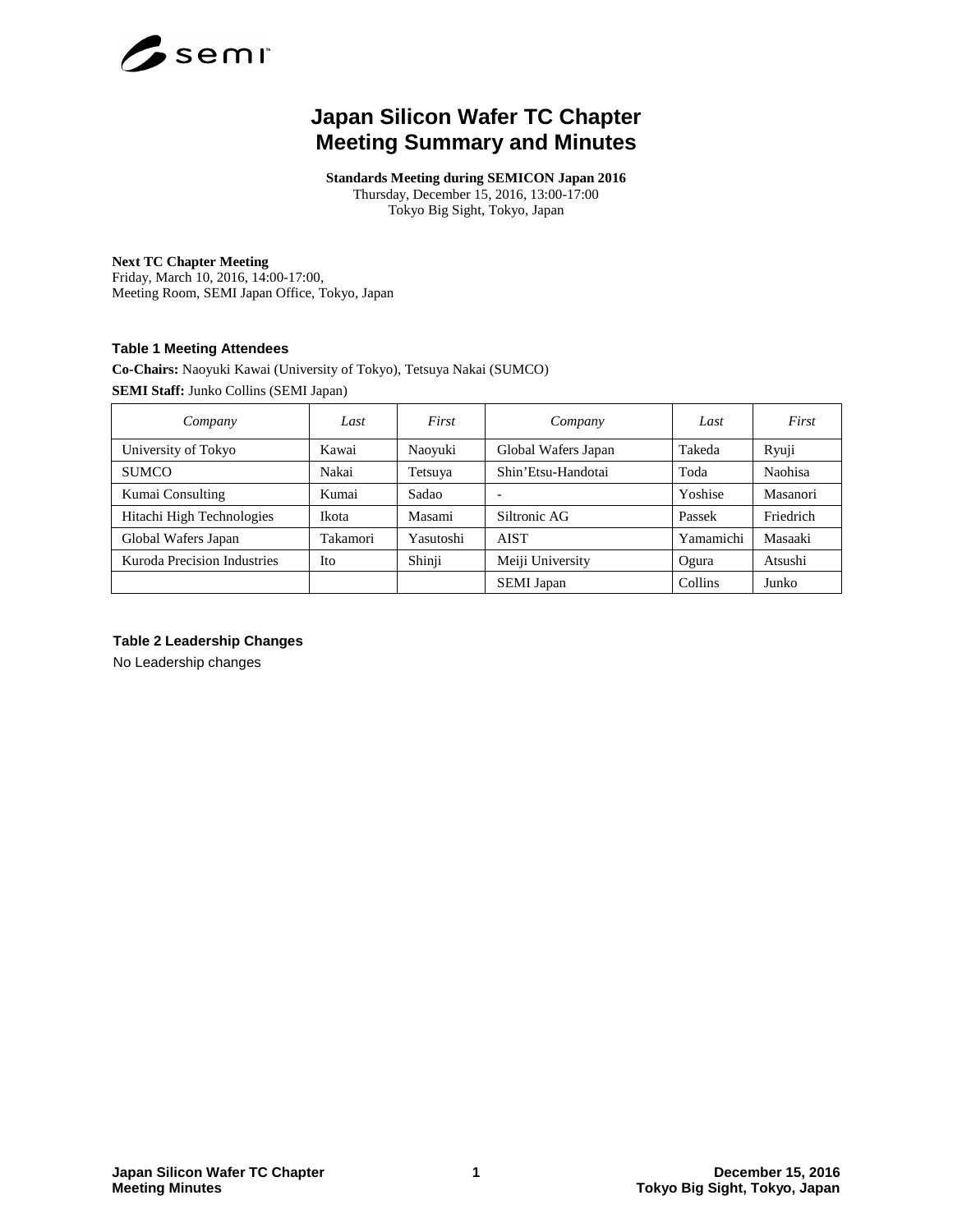

# **Table 3 Ballot Results**

Passed ballots and line items will be submitted to the ISC Audit & Review Subcommittee for procedural review. **Failed** ballots and line items were returned to the originating task forces for re-work and re-balloting. No ballot review

| Document# | Document Title                                                                                                                                                                                                               | Committee<br>Action           |
|-----------|------------------------------------------------------------------------------------------------------------------------------------------------------------------------------------------------------------------------------|-------------------------------|
| 6042      | LINE ITEM REVISION OF SEMI MF1763-0706 (Reapproved 1111)                                                                                                                                                                     | Failed                        |
|           | TEST METHOD FOR MEASURING CONTRAST OF A LINEAR POLARIZER                                                                                                                                                                     |                               |
|           | Line Item 1: Correct title and concomitant text                                                                                                                                                                              |                               |
| 6043      | LINE ITEM REVISION OF SEMI MF28-0707 (Reapproved 0912)                                                                                                                                                                       | Passed as is                  |
|           | TEST METHOD FOR MINORITY CARRIER LIFETIME IN BULK GERMANIUM AND<br>SILICON BY MEASUREMENT OF PHOTOCONDUCTIVITY DECAY                                                                                                         |                               |
|           | Line Item 1: Correct title and concomitant text                                                                                                                                                                              |                               |
| 6044      | LINE ITEM REVISION OF SEMI MF673-1014                                                                                                                                                                                        | Passed as is                  |
|           | TEST METHODS FOR MEASURING RESISTIVITY OF SEMICONDUCTOR WAFERS OR<br>SHEET RESISTANCE OF SEMICONDUCTOR FILMS WITH A NONCONTACT EDDY-<br>CURRENT GAUGE                                                                        |                               |
|           | Line Item 1: Correct title and concomitant text                                                                                                                                                                              |                               |
| 6045      | LINE ITEM REVISION OF SEMI MF928-1014<br>TEST METHODS FOR EDGE CONTOUR OF CIRCULAR SEMICONDUCTOR WAFERS<br>AND RIGID DISK SUBSTRATES                                                                                         | Passed as is                  |
|           | Line Item 1: Correct title and concomitant text                                                                                                                                                                              |                               |
| 6046      | Line Item Revision to SEMI MF1982-0714 Test Methods For Analyzing Organic Contaminants On Passed as is<br>Silicon Wafer Surfaces By Thermal Desorption Gas Chromatography<br>Line Item 1: Correct title and concomitant text |                               |
| 6047      | Reapproval of SEMI MF728-1106 (Reapproved 1111) Practice for Preparing an Optical                                                                                                                                            | Passed as is                  |
|           | Microscope for Dimensional Measurements                                                                                                                                                                                      | (Super Clean)                 |
| 6048      | Reapproval of SEMI MF978-1106 (Reapproved 1111)Test Method for Characterizing<br>Semiconductor Deep Levels by Transient Capacitance Techniques                                                                               | Passed as is<br>(Super Clean) |

# **Table 4 Authorized Ballots**

No authorized ballot

| Document $#$ | When                       | <i>SC/TF/WG</i> | Details                                                                                                                                |
|--------------|----------------------------|-----------------|----------------------------------------------------------------------------------------------------------------------------------------|
| 5915         | Cycle $2$ or $3$ Int'l AWG |                 | Line Item Revision to SEMI M1-0215. Addition to Related Information :<br>Illustration of Flatness and Shape Metrics for Silicon Wafers |

 $\overline{\phantom{0}}$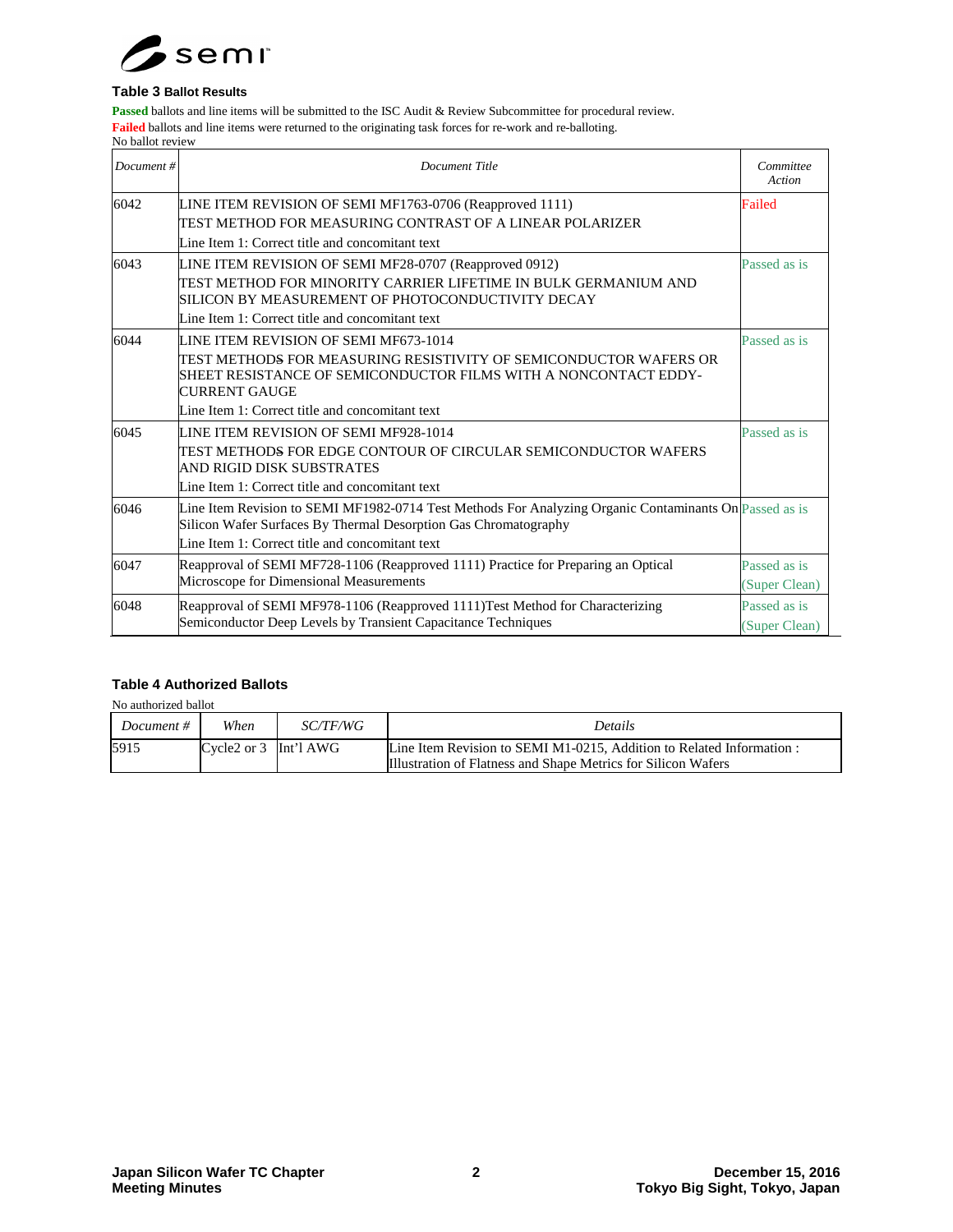

# **Table 5 Authorized Activities**

No authorized activity

| Document $#$ | Type         | <i>SC/TF/WG</i> | <b>Details</b>                                                                                                                                                  |
|--------------|--------------|-----------------|-----------------------------------------------------------------------------------------------------------------------------------------------------------------|
| <b>TBD</b>   | <b>SNARF</b> | lInt'l AWG      | Line Item Revision to SEMI M1, MF-1390 and M 59, to be consistency among<br>these three document for Bow Metrics and add illustration of Shape Metrics in<br>M1 |

Note: SNARFs and TFOFs are available for review on the SEMI Web site at: <http://downloads.semi.org/web/wstdsbal.nsf/TFOFSNARF>

#### **Table 6 New Action Items**

| Item $#$     | Assigned to                         | Details                                                                                                                                |  |
|--------------|-------------------------------------|----------------------------------------------------------------------------------------------------------------------------------------|--|
| SiW161215-01 | Junko Collins                       | To check a mechanism how to maintain COT including its frequency<br>and report it at the next TC Chapter meeting.                      |  |
| SiW161215-02 | Tetsuya Nakai<br>Junko Collins      | To submit Doc. 5915 to ballot cycle 2 or 3 2017<br>To make sure the ballot review date of this ballot to NA responsible<br>staff       |  |
| SiW161215-03 | Junko Collins                       | To make sure the meeting minutes of EU TC Chapter meeting during<br>SEMICON EU 2016 and make responsible staff work on it if it is not |  |
|              | Action Items from Previous meetings |                                                                                                                                        |  |
| none         |                                     |                                                                                                                                        |  |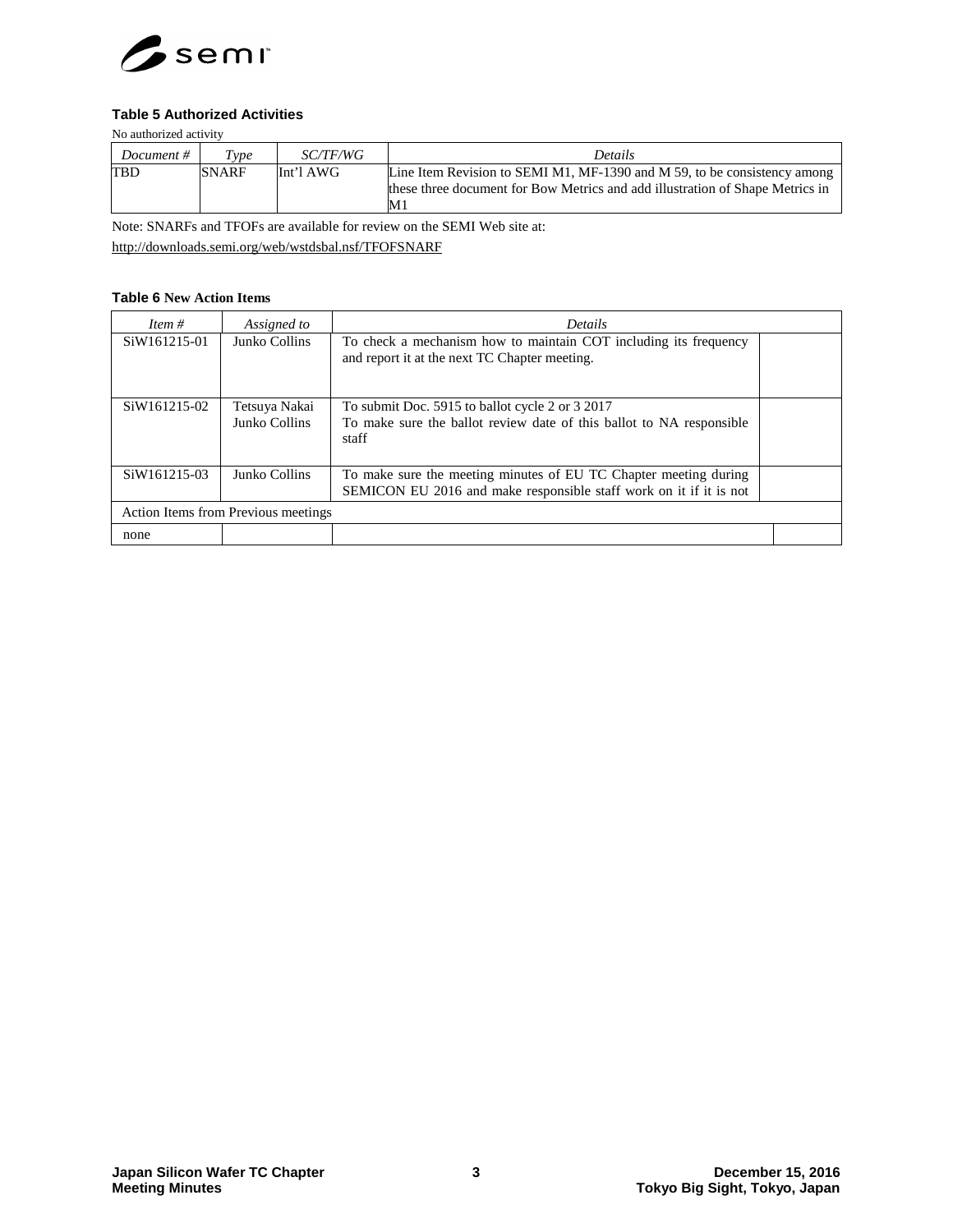

#### **1 Welcome, Reminders, and Introductions**

Naoyuki Kawai, committee co-chair, called the meeting to order at 13:00. Self-introductions were made followed by the agenda review.

#### **2 Required Meeting Elements**

The meeting reminders on program membership requirement, antitrust issues, intellectual property issues and international effective meeting guidelines, were reviewed by Junko Collins.

**Attachment**: Required\_Elements\_Reg\_20150327\_E+J\_2016StdTemplate

#### **3 Review of Previous Meeting Minutes**

The committee reviewed the minutes of the previous meeting held on June 10, 2016.

| <b>Motion:</b> | To approve the minutes of the previous meeting. |  |  |
|----------------|-------------------------------------------------|--|--|
| By / $2nd$ :   | T. Nakai (SUMCO) / F. Passek (Siltronic AG)     |  |  |
| Discussion:    | None                                            |  |  |
| Vote:          | 8 in favor and 0 opposed. Motion passed.        |  |  |

#### **4 SEMI Staff Report**

Junko Collins gave the SEMI staff report. This report included Global SEMI Events, Global Standards Meetings Schedule, Ballot Critical Dates, Publication Update, A&R Ballot Review and Contact Information.

Of not, the meeting schedule during SEMICON Japan was reviewed and all participants agreed upon the attached schedule.

**Attachment**: SEMI Staff Report 20161211\_v1.1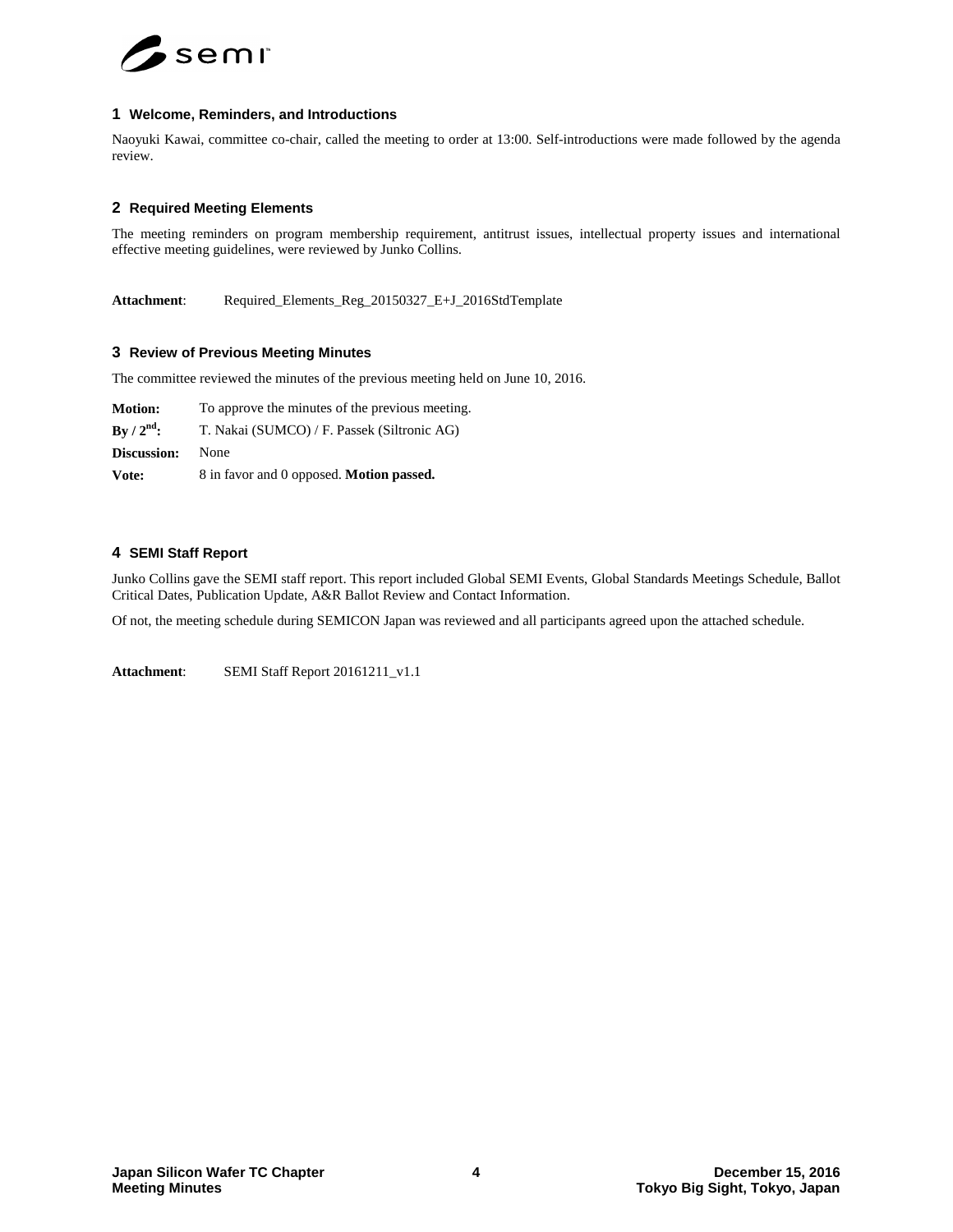

# **5 Liaison Reports**

5.1 *Japan Regional Standards Committee (JRSC)*

Some high lights were included in the staff report and no other special report from the last JRSC meeting.

**Attachment** None

#### 5.2 *Global Coordinating Subcommittee (GCS)*

Tetsuya Nakai reported for the Global Coordinating Subcommittee (GCS). Of note;

- GCS members held a meeting and suggested plan to remove terms out of M59, Terminology for Silicon Technology, and place them back to the original standards when they are due for 5 year review, also new idea to maintain terminology within COT.
	- $\checkmark$  AI: Staff to check the mechanism how to maintain the COT including frequency and report it at the next meeting. .
- **Attachment:** None

#### 5.3 *North America Silicon Wafer TC Chapter*

No report since the North America Silicon Wafer TC Chapter did not have meeting during NA Fall Standards Meetings.

**Attachment:** none

5.4 *Europe Silicon Wafer Committee*

Europe Silicon Wafer TC Chapter liaison report was presented by F. Passek.

Please see details in the attachments.

Attachment: Europe Si Wafer Liaison Report Dec 2016 v2

Japan\_Status\_Si\_Wafer\_Dec\_2016

## 5.5 *JSNM Report*

Masayoshi Yoshise (SEMI liaison member for M4S (Material Standards Study Group for Semiconductor Supply-Chain)) reported.

- Focusing Standardization for Evaluation Method of Material Characteristics.
- Activity: " Standardization for low carbon concentration in silicon by FT-IR measurement" Improve detection limit from 2  $-5x1015$  atoms/cm3 to 1x1014 atoms/cm3
- Future plans for
	- "Standardization for low carbon concentration in silicon by PL method for 1x1013 atoms/cm3 "
	- "Standardization for epitaxial layer resistivity".

**Attachment:** None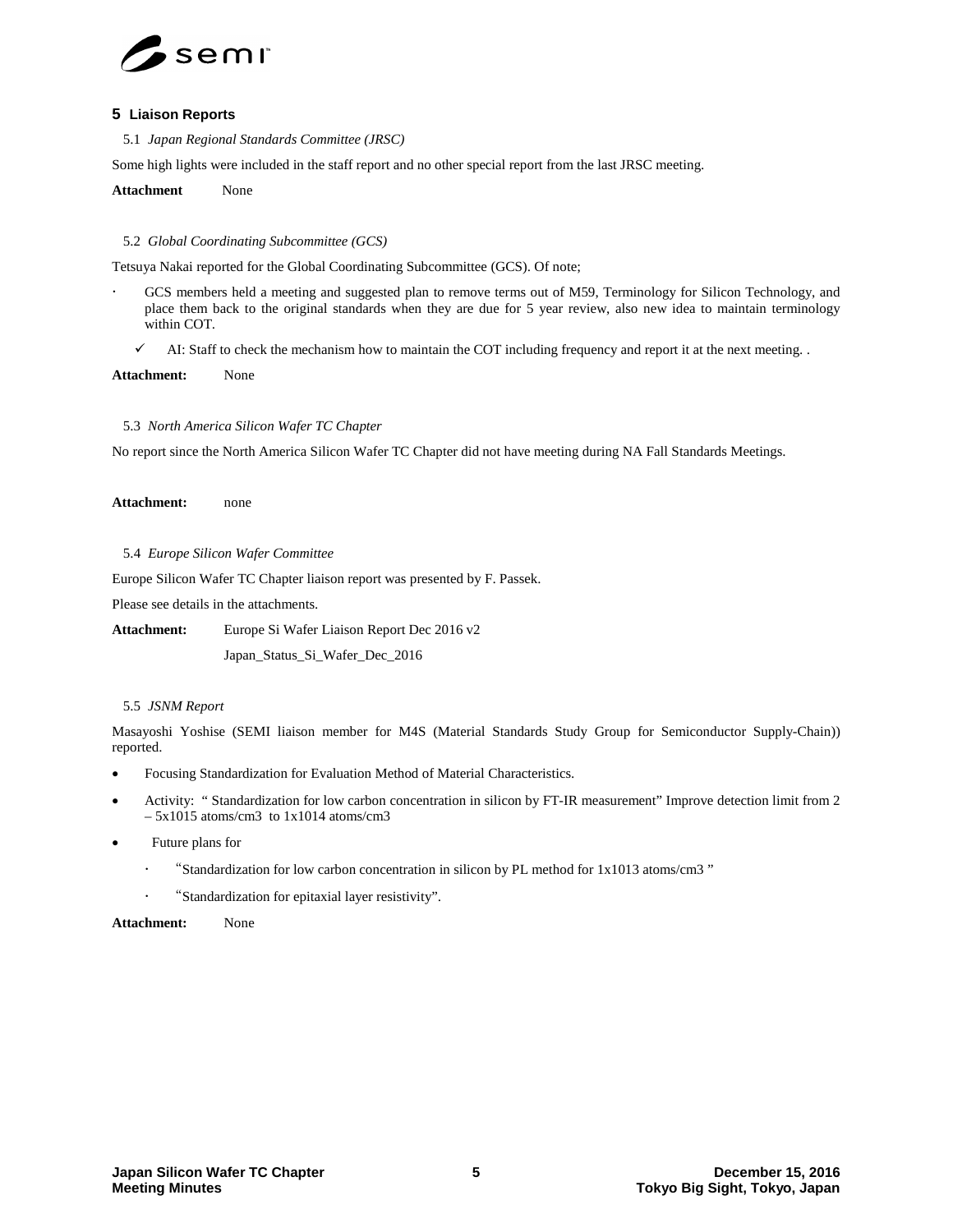

#### **6 Ballot Review**

6.1 *6042: LINE ITEM REVISION OF SEMI MF1763-0706 (Reapproved 1111) TEST METHOD FOR MEASURING CONTRAST OF A LINEAR POLARIZER LI1: Correct title and concomitant text*

**Motion:** Line item(s) 1failed TC Chapter review and will be returned to the TF for rework.

 $\mathbf{B} \mathbf{v} / 2^{\text{nd}}$ : R. Takeda (GWJ) / T. Otsuki (SEH)

**Discussion:** None

**Vote:** 8 in favor and 0 opposed. **Motion passed.**

**Attachment:** 6042\_Ballot report 20161215

6.2 *6043: LINE ITEM REVISION OF SEMI MF28-0707 (Reapproved 0912) TEST METHOD FOR MINORITY CARRIER LIFETIME IN BULK GERMANIUM AND SILICON BY MEASUREMENT OF PHOTOCONDUCTIVITY DECAY LI1: Correct title and concomitant text*

**Motion:** Line item(s) 1 passed TC Chapter review as balloted and will be forwarded to the ISC A&R SC for procedural

**By** /  $2^{nd}$ : R. Takeda (GWJ) / T. Otsuki (SEH)

**Discussion:** None

**Vote:** 9 in favor and 0 opposed. **Motion passed.**

**Attachment:** 6043\_Ballot report 20161215

6.3 *6044: LINE ITEM REVISION OF SEMI MF673-1014 TEST METHODS FOR MEASURING RESISTIVITY OF SEMICONDUCTOR WAFERS OR SHEET RESISTANCE OF SEMICONDUCTOR FILMS WITH A NONCONTACT EDDY-CURRENT GAUGE LI1: Correct title and concomitant text*

**Motion:** Line item(s) 1 passed TC Chapter review as balloted and will be forwarded to the ISC A&R SC for procedural  $\mathbf{By} / 2^{\text{nd}}$ : R. Takeda (GWJ) / T. Otsuki (SEH)

**Discussion:** None

**Vote:** 9 in favor and 0 opposed. **Motion passed.**

**Attachment:** 6044\_Ballot report 20161215

6.4 *6045: LINE ITEM REVISION OF SEMI MF928-1014 TEST METHODS FOR EDGE CONTOUR OF CIRCULAR SEMICONDUCTOR WAFERS AND RIGID DISK SUBSTRATES LI1: Correct title and concomitant text*

| Line item(s) 1 passed TC Chapter review as balloted and will be forwarded to the ISC A&R SC for procedural |
|------------------------------------------------------------------------------------------------------------|
| R. Takeda (GWJ) / T. Otsuki (SEH)                                                                          |
| None                                                                                                       |
| 8 in favor and 0 opposed. <b>Motion passed.</b>                                                            |
|                                                                                                            |

**Attachment:** 6045\_Ballot report 20161215

6.5 *6046: Line Item Revision to SEMI MF1982-0714 Test Methods For Analyzing Organic Contaminants On Silicon Wafer Surfaces By Thermal Desorption Gas Chromatography LI1:Correct title and concomitant text*

**Motion:** Line item(s) 1 passed TC Chapter review as balloted and will be forwarded to the ISC A&R SC for procedural **By** /  $2^{nd}$ : R. Takeda (GWJ) / T. Otsuki (SEH) **Discussion:** None **Vote:** 9 in favor and 0 opposed. **Motion passed.**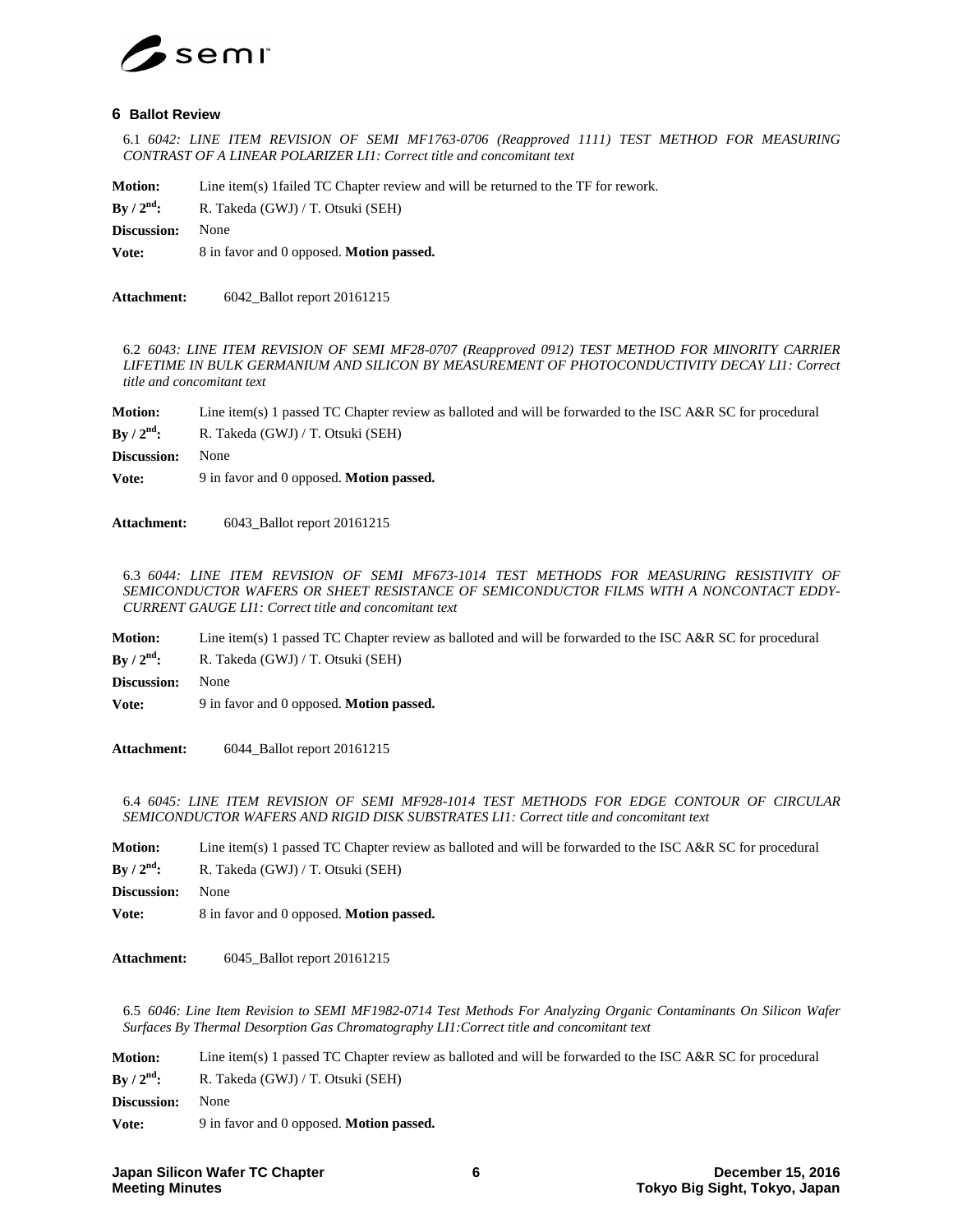

6.6 *6047: Reapproval of SEMI MF728-1106 (Reapproved 1111) Practice for Preparing an Optical Microscope for Dimensional Measurements*

**Motion:** This Document passed TC Chapter review as balloted and will be forwarded to the ISC A&R SC for procedural **By** /  $2^{nd}$ : R. Takeda (GWJ) / T. Otsuki (SEH) **Discussion:** None **Vote:** 9 in favor and 0 opposed. **Motion passed.**

**Attachment:** 6047\_Ballot report 20161215

6.7 *6048: Reapproval of SEMI MF978-1106 (Reapproved 1111)Test Method for Characterizing Semiconductor Deep Levels by Transient Capacitance Techniques*

**Motion:** This Document passed TC Chapter review as balloted and will be forwarded to the ISC A&R SC for procedural **By** /  $2<sup>nd</sup>$ : R. Takeda (GWJ) / T. Otsuki (SEH) **Discussion:** None **Vote:** 9 in favor and 0 opposed. **Motion passed.**

**Attachment:** 6048\_Ballot report 20161215

## **7 Task Force Reports**

7.1 *International 450mm Shipping Box Task Force / JA Shipping Box Task Force* 

No report to this meeting.

**Attachment:** none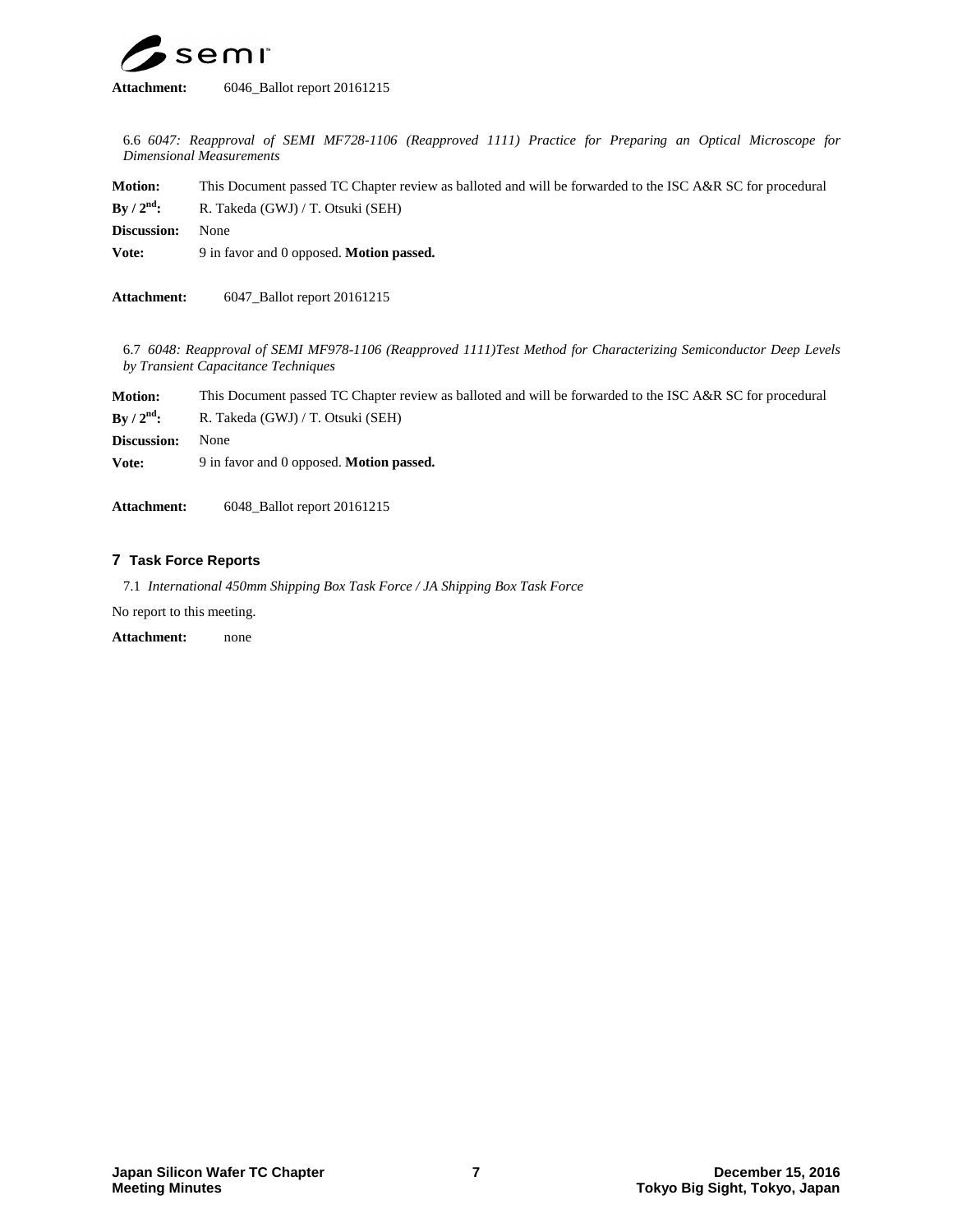

#### 7.2 *International Advanced Wafer Geometry Task Force / Japan AWG Task Force*

Masanori Yoshise reported for the International Advanced Wafer Geometry Task Force / the Japan AWG Task Force. Please see the attachment for details.

#### Ballot Submission

| <b>Motion:</b>        | To submit Doc. 5915: Line Item Revision to SEMI M1-0215, Addition to Related Information : Illustration of<br>Flatness and Shape Metrics for Silicon Wafers to Cycle 2 or 3 2017 |  |  |
|-----------------------|----------------------------------------------------------------------------------------------------------------------------------------------------------------------------------|--|--|
| By $/ 2nd$ :          | T. Nakai (SUMCO) / F. Passek (Siltronic AG)                                                                                                                                      |  |  |
| Discussion:           | None                                                                                                                                                                             |  |  |
| Vote:                 | 9 in favor and 0 opposed. <b>Motion passed.</b>                                                                                                                                  |  |  |
| <b>SNARF Approval</b> |                                                                                                                                                                                  |  |  |
| <b>Motion:</b>        | To approve Line Item Revision to SEMI M1-0215, MF-1390 and M 59, to be consistency among these three<br>document for Bow Metrics and add illustration of Shape Metrics in M1     |  |  |
| By / $2nd$ :          | M. Yoshise (SUMCO) / F. Passek (Siltronic AG)                                                                                                                                    |  |  |
| Discussion:           | None                                                                                                                                                                             |  |  |
| Vote:                 | 11 in favor and 0 opposed. <b>Motion passed.</b>                                                                                                                                 |  |  |
| <b>Attachment:</b>    | AWG Meeting Minute 20161215                                                                                                                                                      |  |  |
|                       | AWG SNARF for Bow M1 MF1390 R1.2                                                                                                                                                 |  |  |
|                       |                                                                                                                                                                                  |  |  |

7.3 *International Polished Wafer Task Force / International 450mm Wafer Task Force*

Y. Takamori reported. See details in attachment.

- **Attachment:** PW\_SNARF M1 fiducials figures clean-up PW\_SEMICON Europa 2016 IPWTF – Valley PW\_SEMI standards for TEM grids - Kwakman
	- 7.4 *International Epitaxial Wafers Task Force*

There was no particular report.

**Attachment:** None

7.5 *International Annealed Wafers Task Force* There no particular report. **Attachment:** None

7.6 *International Terminology Task Force* See GCS Report..

**Attachment:** None

7.7 *International SOI Wafers Task Force*

There was no meeting and no particular report.

**Attachment:** None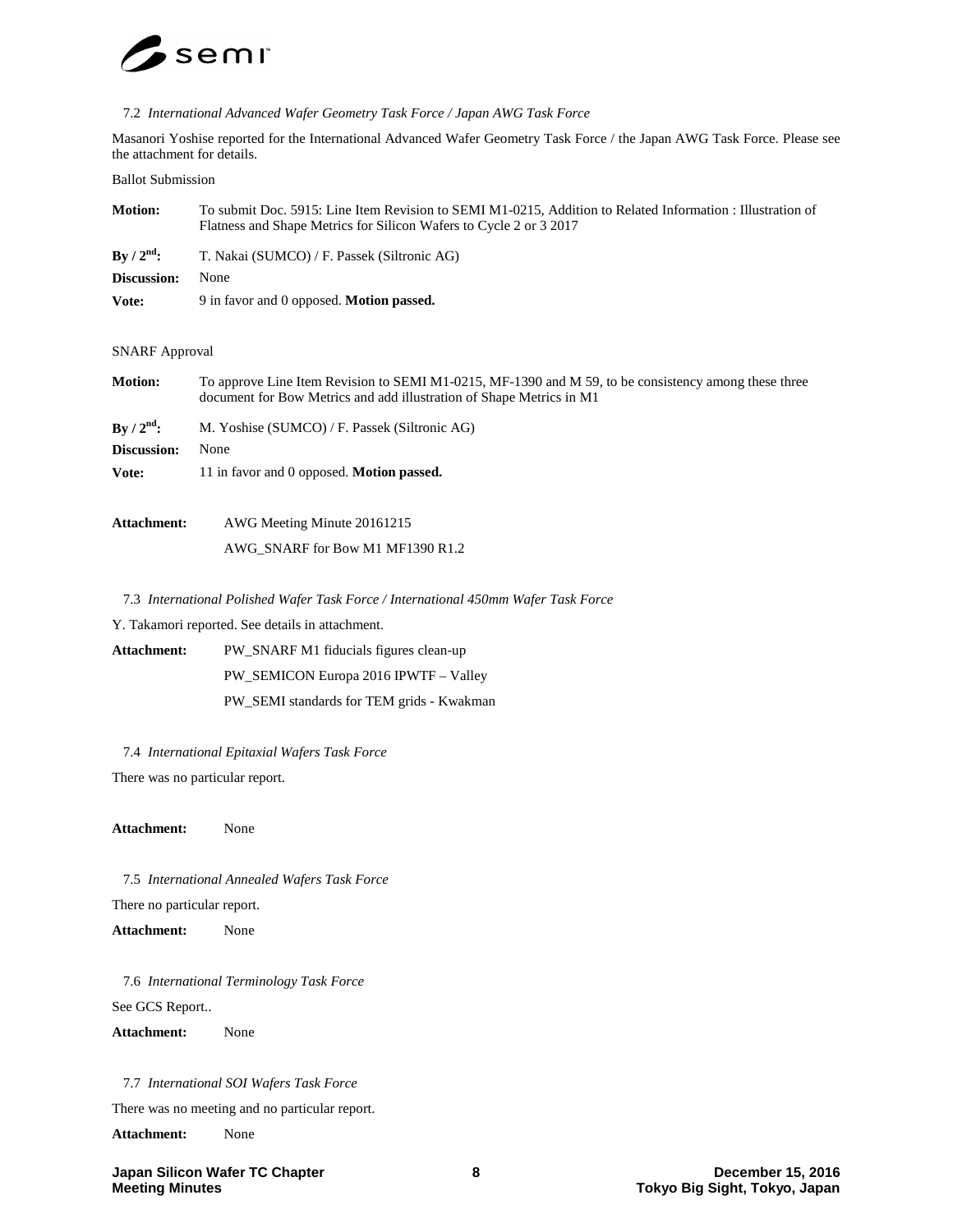# semr

7.8 *International Test Method Task Force / Japan Test Method Task Force* Ryuji Takeda reported for the International Test Method Task Force. See the details in the attachment. **Attachment:** TEST\_TF Meeting Minutes\_int'l Test Method 12142016.pdf TEST\_Meeting Minuets of Japan Test Method TF on Dec 12th 2016\_v0.pdf

# 7.9 *International Advanced Surface Inspection Task Force*

Masami Ikota reported for the International Advanced Surface Inspection Task Force. Of note,

• The first draft of Doc. 6096 will be circulated among the task force members.

**Attachment:** IAASI TF SemiconJapan2016 Minutes.pdf

7.10 *Fiducial Mark Interoperability Task Force* No special report.

**Attachment:** None

# 7.11 TC Chapter Project

The following items are reviewed at the meeting.

• 3-year Project Period

No documents to be expanded the project period.

• Consideration of 5-year review

Currently no document has to be considered.

## **Attachment:**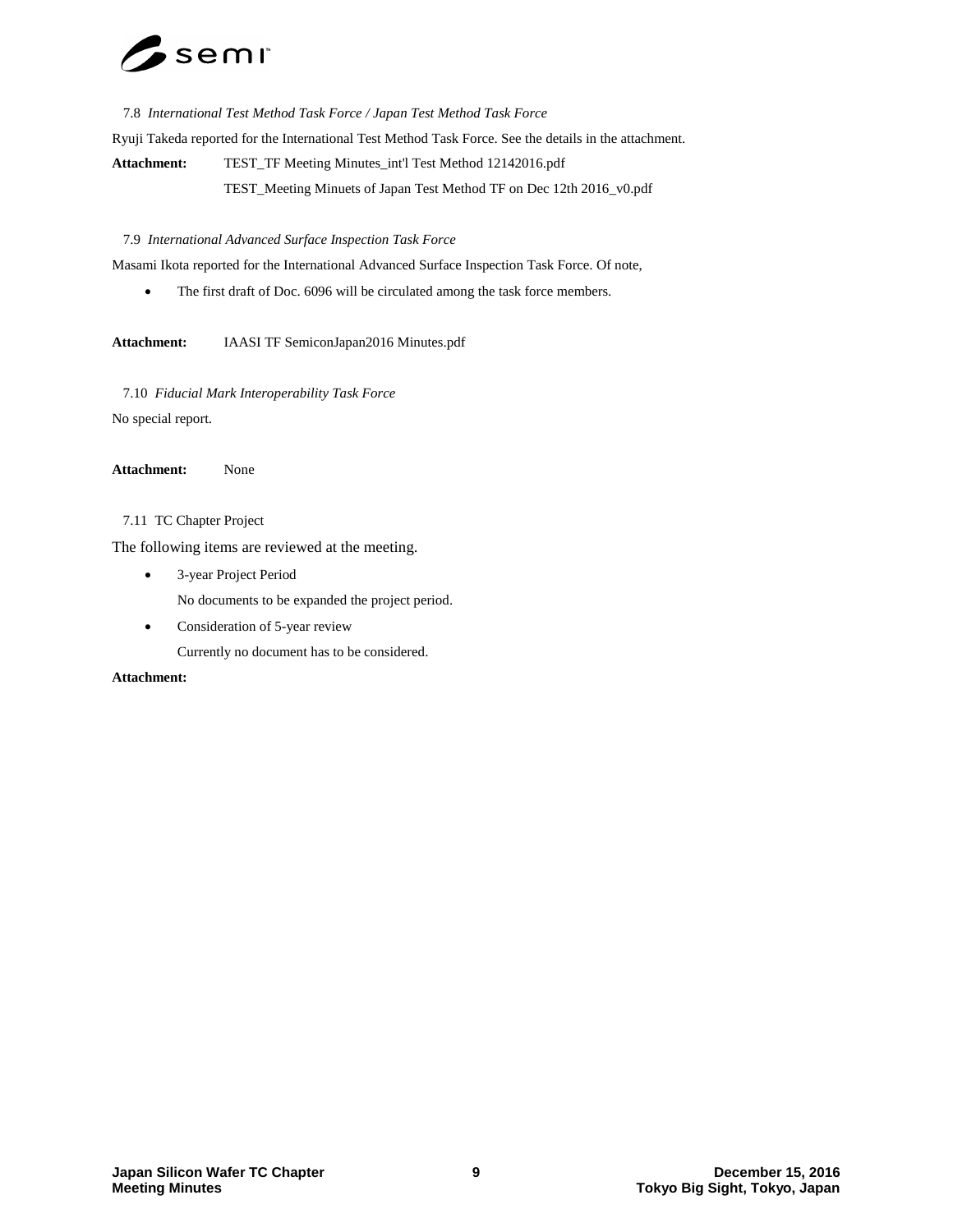

# **8 Old Business**

8.1 *Previous Meeting Action Items*

Junko Collins reviewed the previous meeting action items.

| Item $#$     | Assigned to                    | Details                                                                                                                                                                                                                                                                                                                                                                                                                                            |        |
|--------------|--------------------------------|----------------------------------------------------------------------------------------------------------------------------------------------------------------------------------------------------------------------------------------------------------------------------------------------------------------------------------------------------------------------------------------------------------------------------------------------------|--------|
| SiW160909-01 | Ryuji Takeda,<br>Tetsuva Nakai | Background: GCS members held a meeting and suggested plan to<br>remove terms out of M59, Terminology for Silicon Technology, and<br>place them back to the original standards when they are due for 5 year<br>Review<br>For effective discussion, Japan Chapter will propose a counter<br>suggestion.<br>Ryuji Takeda to create a counter proposal<br>Tetsuya Nakai to bring it up at the appropriate meeting during<br>SEMICON Europa in October. | closed |

#### **9 New Business**

9.1 TEM Grid Standardization

Meeting to introduce of a proposal of a new standard, Specification for Lamella Carriers Used in Transmission Electron Microscopes was held on December 13 at SEMI Japan office. Thermo Fisher Scientific introduced back ground of this standardization including why TEM grid standardization is needed. See meeting agenda, presentation and proposed drafts of SNARF and TFOF at that meeting. All attendees also reviewed the scope of PI&C, 3DS-IC and Silicon Wafer Global Technical Committees for finding suitable place to be addressed on this topic. In the event, all participants agreed that PI&C should be right place. PI&C supported this standard activity. At the Japan PI&C TC Chapter meeting on December 14, the TC chapter decided to support this activity. It was also pointed out that conducting a survey should be useful. SEMI HQ will conduct the survey created by Thermo Fisher.

**Attachment:** 2016.12.13\_TEM Grids

#### **10 Action Item Review**

#### 10.1 *New Action Items*

Junko Collins reviewed the new action items. These can be found in the New Action Items table at the beginning of these minutes.

| Item $#$     | Assigned to                    | Details                                                                                                                                |  |
|--------------|--------------------------------|----------------------------------------------------------------------------------------------------------------------------------------|--|
| SiW161215-01 | Junko Collins                  | To check a mechanism how to maintain COT including its frequency<br>and report it at the next TC Chapter meeting.                      |  |
| SiW161215-02 | Tetsuya Nakai<br>Junko Collins | To submit Doc. 5915 to ballot cycle 2 or 3 2017<br>To make sure the ballot review date of this ballot to NA responsible<br>staff       |  |
| SiW161215-03 | Junko Collins                  | To make sure the meeting minutes of EU TC Chapter meeting during<br>SEMICON EU 2016 and make responsible staff work on it if it is not |  |